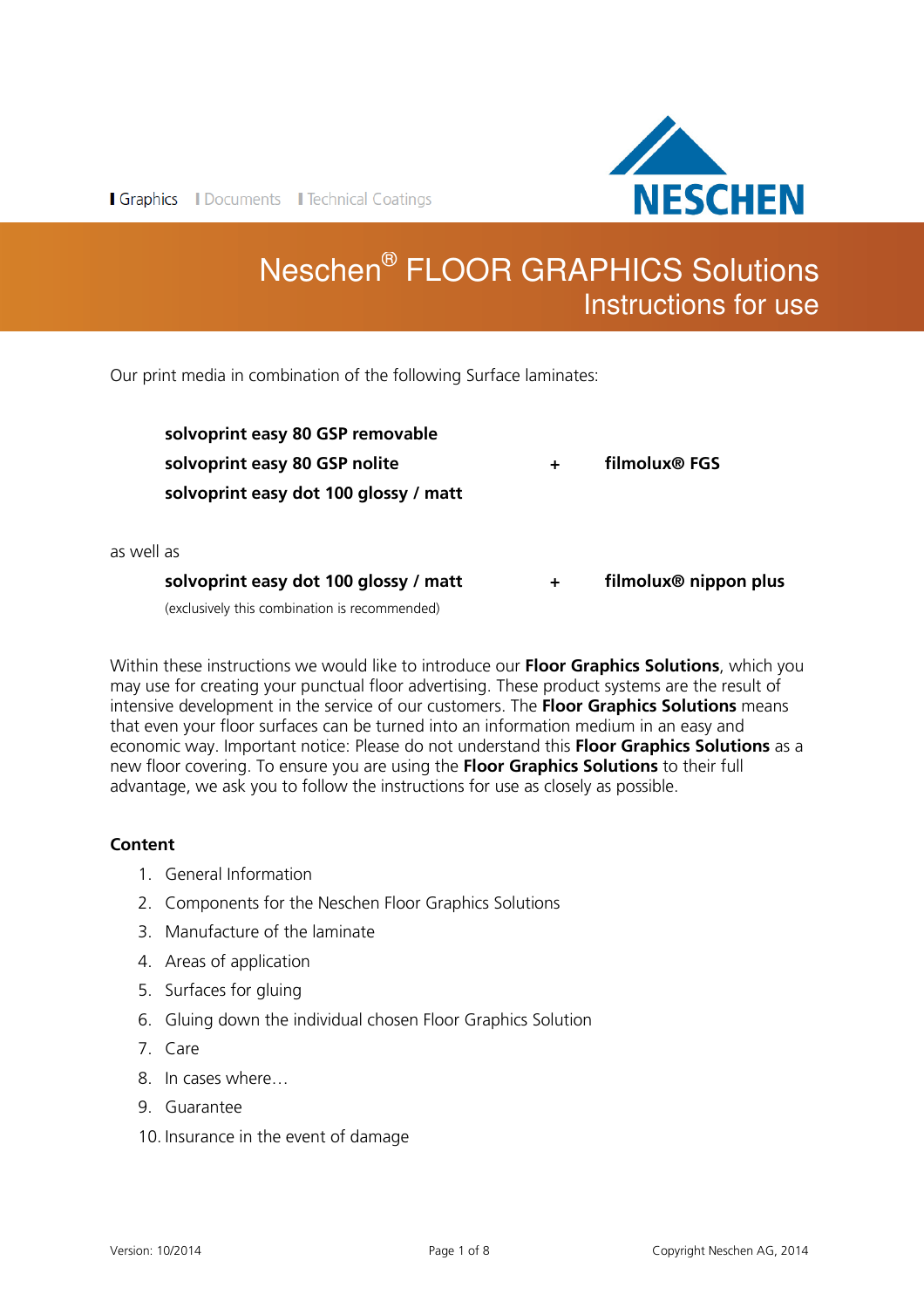# **1. General information**

The Floor Graphics Solutions comprises two main components, which are used as the basis for creating the advertising images for punctual eye catcher. Together these offer an easy and economic combination. The two components are a removable print media and a laminate which is successfully tested for floor graphics.

The cold lamination we recommend are subject to continuous testing: for example, their non-slip properties have been tested by the German BG-Institute for Work Safety and Health (BGIA) or by the Institute for Occupational Safety and Health of the German Social Accident Insurance (IFA).

# **2. Components for the Neschen Floor Graphics Solutions**

The first component – the removable print media – we recommend is:

## **solvoprint easy 80 GSP removable** (also printable with Latex inks)

is a special PVC- film, 80µm, white, glossy with semi-permanent adhesive. The adhesive is easy to remove which a basic requirement for **Floor Graphics Solutions**.

## Or:

## **solvoprint easy 80 GSP nolite** (also printable with Latex inks)

is a special PVC- film, 80µm, white, glossy with semi-permanent and grey coloured adhesive. With this are also applications possible on coloured or patterned surfaces. The adhesive is easy to remove too which a basic requirement for **Floor Graphics Solutions**.

Or:

# **solvoprint easy dot 100 glossy / matt** (also printable with Latex inks)

is a special PVC- film, 100um, white, glossy with a permanent and clear adhesive. The dot shaped glue allows easy and bubble free positioning by hand. The adhesive is easy to remove too which a basic requirement for **Floor Graphics Solutions**. For Floor Graphics Applications with this print media we recommend an edge protection, to avoid intrusion of humidity.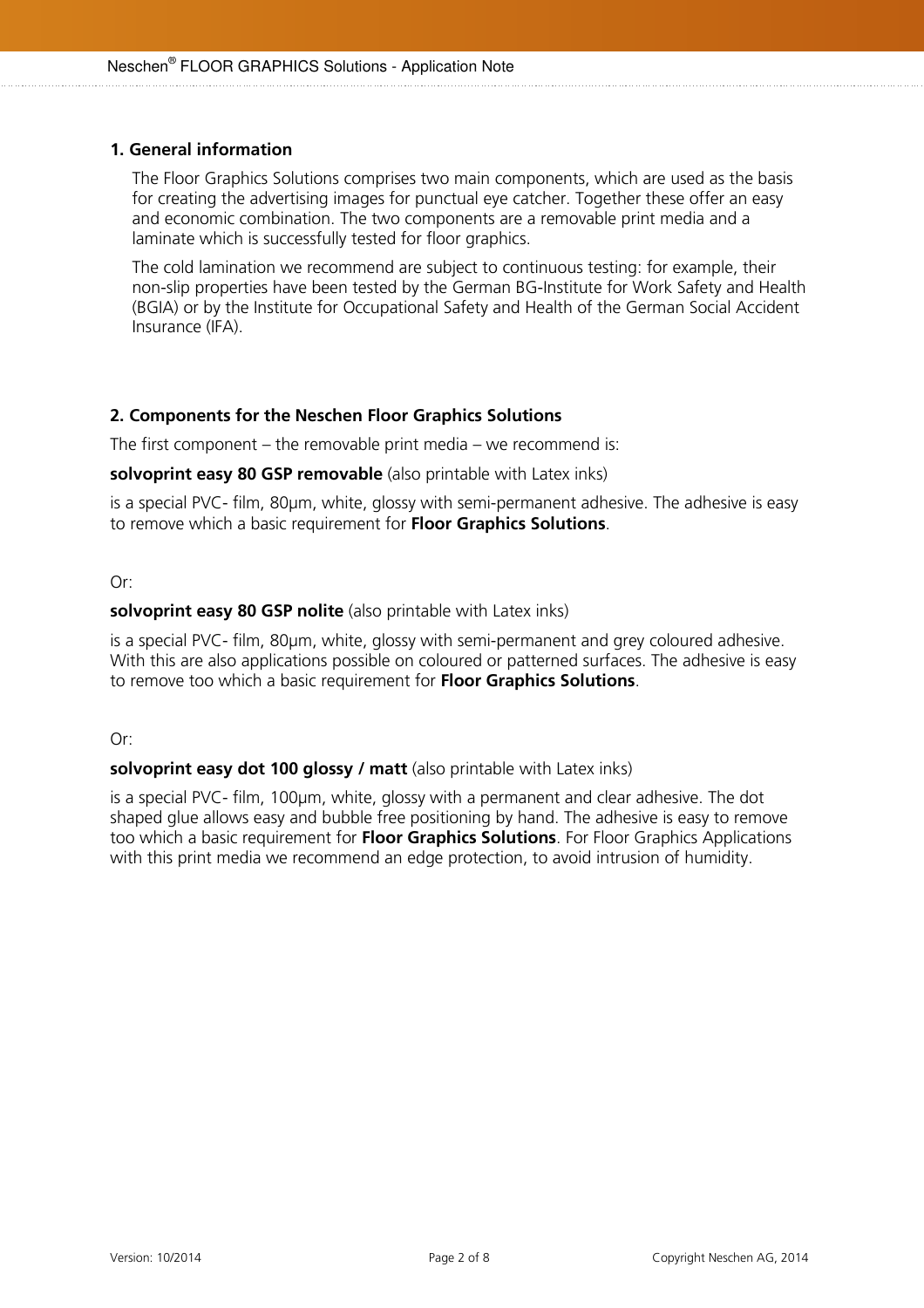The second component – the cold lamination film, which is needed to protect your print – we offer two films which you may choose

## **filmolux® FGS**

a 185µm polymeric soft PVC, transparent, one-sided selfadhesive, satin matt with grain finish. Our filmolux® FGS is certified by the Institute for Occupational Safety and Health of the German Social Accident Insurance (IFA) – class R9.

## **filmolux® nippon plus (up to 155cm width)**

is a 200 µm monomeric soft PVC, transparent, one-sided adhesive, transparent, satin matt with a fine sand structure and a scratch resistant surface. Our filmolux® nippon plus is certified by the Institute for Occupational Safety and Health of the German Social Accident Insurance (IFA) – class R9. With this laminate **Floor Graphics Solutions** are possible until 155cm width.

Please note: our Floor Graphics Solutions works also with three components.

To ensure even more flexibility, you can print on any print media, mount this with our double sided adhesive **gudy® 804** and then finish the print with one of the three laminates mentioned above.

## **gudy® 804**

a 70µm monomeric soft PVC, transparent, coated on one side with a permanent adhesive and the other side with a reversible adhesive. The two backings of **gudy® 804** allows a manual handling without any difficulty. The reversible can be easily removed when creating **Floor Graphics Solutions**.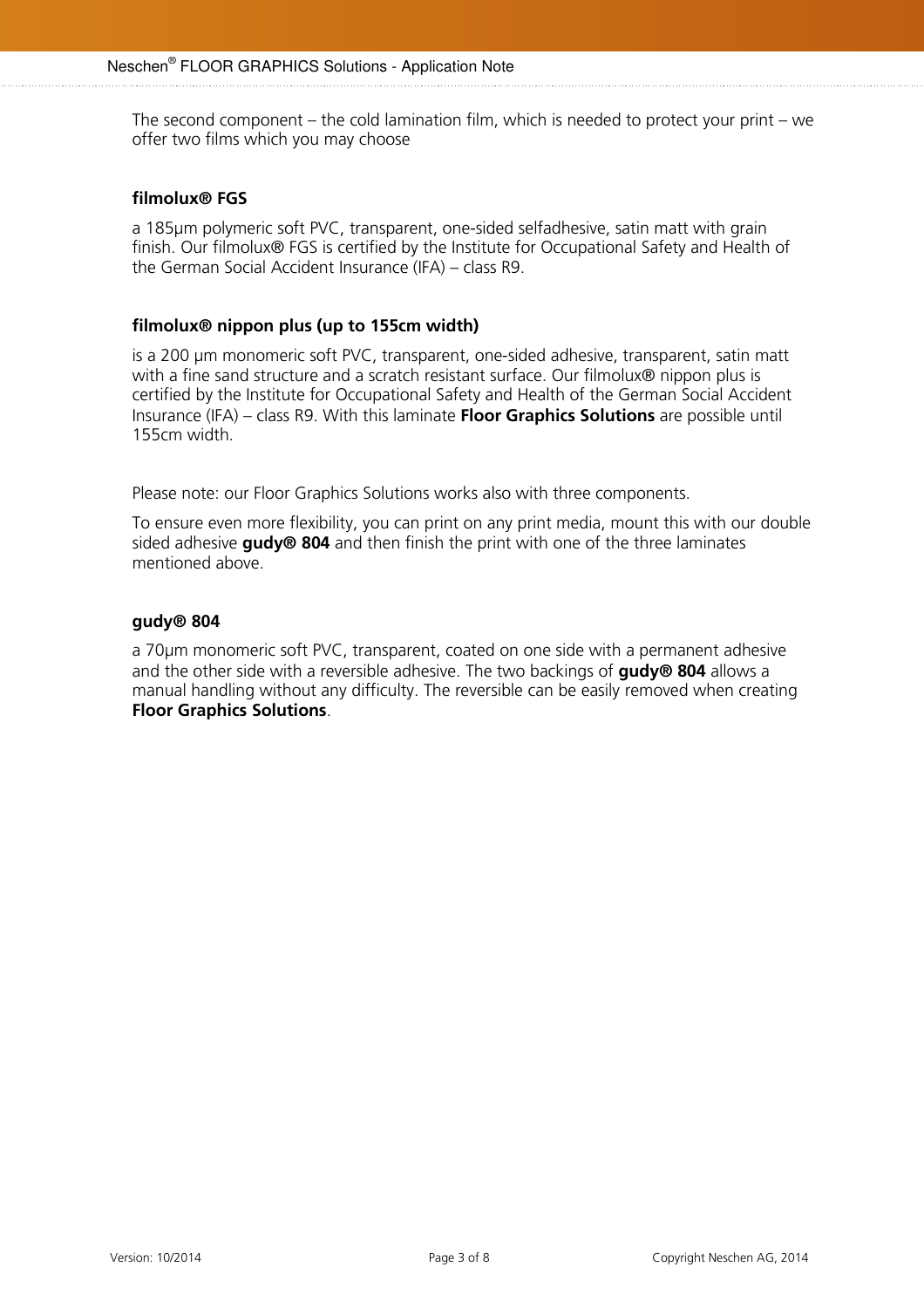## **3. Manufacture of the laminate**

To finish a floor graphic with a printed **solvoprint easy 80 GSP removable**, **solvoprint easy 80 GSP nolite, solvoprint easy dot 100 glossy / matt** or your own print media in combination with any one of the above mentioned lamination films you must follow the same principles when applying laminates on print media with permanent adhesives. Please be sure to allow sufficient drying time of the printed **solvoprint easy 80 GSP removable**, **solvoprint easy 80 GSP nolite**, **solvoprint easy dot 100 glossy / matt** or your print media before laminating or applying.

Furthermore, we ask you to follow our Application Instructions for Mounting & Laminating in addition to the Technical Data Sheets of the chosen products.

# **4. Areas of application**

According to the specifications put in place by the German employers' liability insurance associations, adhesives for use on flooring are placed on the same level as floor coverings. As a result, there are special regulations in place for their use in work spaces, areas of operation and thoroughfares whose floors come into contact with slippery materials and where, therefore, a risk of slippage exists.

The following listing doesn't guarantee any completeness. For information on other specific cases, please be so kind as to ask us about the requisite regulation for the planned application in advance.

These include general-purpose work spaces and areas of operation, entrance areas, stairways, break rooms, kitchens, dining areas, visitor areas, cafeterias (including operating and serving areas), cold storage rooms, showrooms, customer areas, point of sale areas, packing areas, services aisles, areas for medical diagnoses and therapy, massage rooms, operating theatres, stations with sick rooms and floors, medical practices, day clinics, chemists, laboratories, hair salons, laundry rooms, rooms with tunnel washing machines (wash pipes) or washing centrifuges, rooms for ironing and mangling, halls in financial institutions, entrance areas in schools and nurseries, recreational area floors, classrooms, common rooms and stairways.

As is normal for floor coverings, the **Floor Graphics Solution** becomes slippery when wet. To guarantee maximum safety, the Floor Graphics Solution should not be applied to areas which may become wet as a result of exposure to rain or snow. You are strongly advised to use doormats in entrance areas.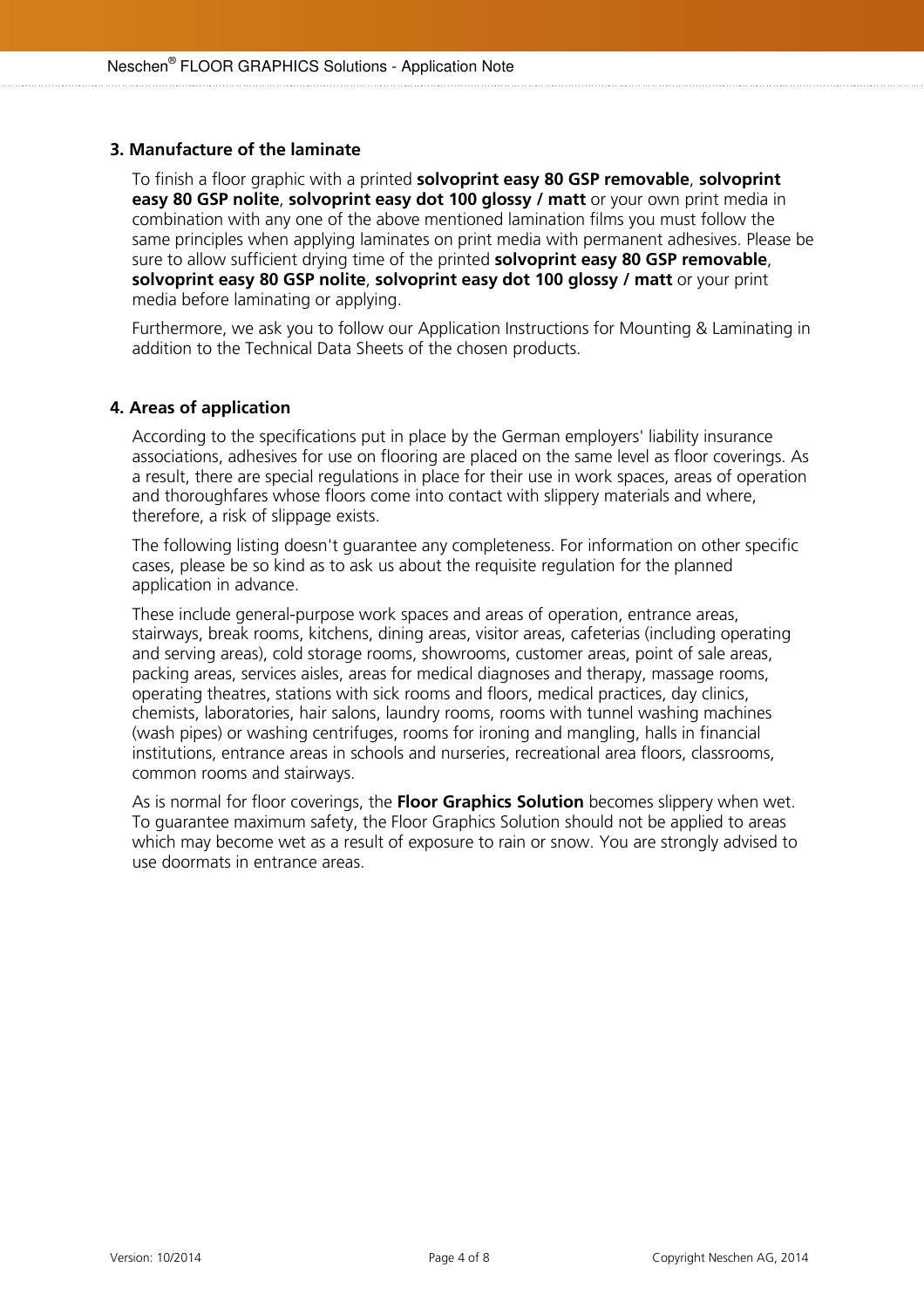# **5. Surfaces for gluing**

#### **5.1 Recommended floor coverings**

- Wood laminate
- Ceramic tiles
- Marble
- Parquet
- Floor pavement
- High-quality PVC

Under unfavourable conditions, lesser-quality PVC floor coverings release high quantities of plasticizers, which can have a negative effect on the adhesive properties. Certain types of parquet flooring and wood laminates have a sealing varnish applied to them, which is not sufficiently compatible with pressure-sensitive adhesives. Please read the manufacturer's information in such cases.

Gluing onto floor pavement is only recommended in cases where the floor pavement surface is smooth and has no components which can become loose. When gluing over the gaps between ceramic tiles, please observe the procedures particularized in the paragraph that follows ("Surfaces for gluing").

# **5.2 Surface treatment\***

To ensure safety and prevent the subsurface from being damaged on removal, the individual chosen **Floor Graphics Solution** has to be bonded on the entire surface. The floor covering must be in good condition and firmly fixed in place. Prior to gluing, we suggest carrying out the following steps:

- Ensure that the floor covering is firmly affixed to the subsurface. If this is not the case, the covering may lift off during removal.
- Repair any tiles that are, for example, loose-fitting or uneven.
- Clean the subsurface in accordance with the instructions below:

We recommend performing the following cleaning procedures:

- If there is evidence of any oily contaminants (or similar) on the surface, apply alcohol or a gentle solvent of a similar nature to it as a pre-cleaning procedure. Ensure that such contaminants have been completely removed before continuing with any other cleaning procedures.
- Following this, use a mild surfactant-based detergent. This should be free from enzymes. Ensure that the entire surface is cleaned, and that the detergent is removed without leaving any residue.
- The size of the cleaned surface should exceed that of the adhesive surface by at least 20 cm in all directions.
- Make sure that the floor is dry and clean. For drying purposes, only lint-free cloths should be used.

**\* If this cleaning agent is used, the instructions for use provided by the manufacturer must be followed as closely as possible. Prior to use, the user of these chemicals must be aware of information on the labels, as well as the safety data sheets.**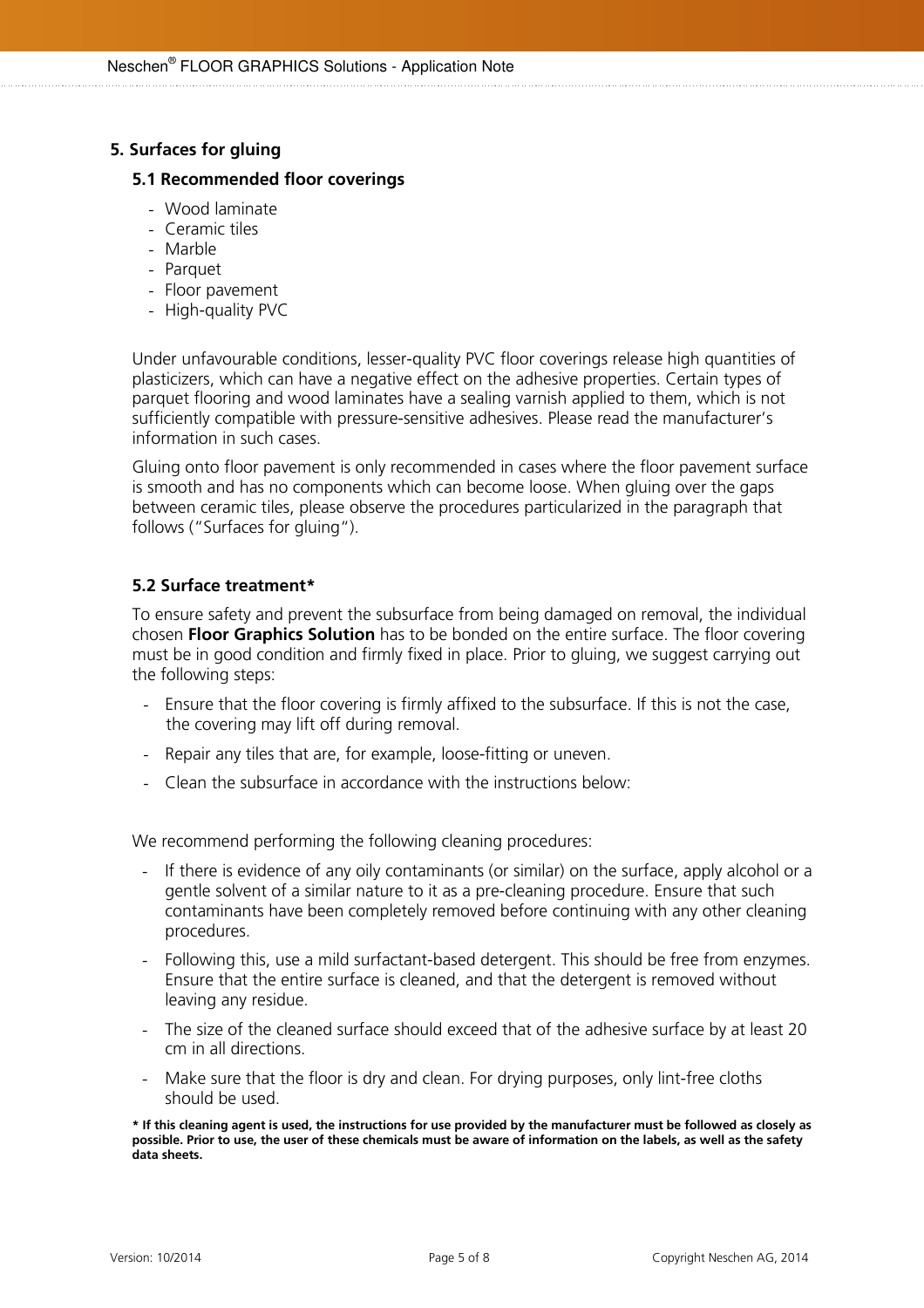## **6. Gluing down the individual chosen Floor Graphics Solution**

The **Floor Graphics Solution** can only be used on floors with temperatures of between 15 and 40°C. If floor heating is in place, it should be ensured that the heating medium does not exceed the stated temperature range. Generally speaking, this should not be the case with floor heating systems that are operated in the usual manner.

The **Floor Graphics Solution** should be glued down during periods when the material will be subjected to either no mechanical loads or as few as possible. As a result, it is recommended that application take place shortly before close of business, for example, and that the laminate be left to rest overnight. We recommend a "rest period" of at least 12 hours before carrying out the first mechanical cleaning procedure. However, it is possible to walk on the floor immediately.

As is normal for floor coverings, the **Floor Graphics Solution** becomes slippery when wet. To guarantee maximum safety, the **Floor Graphics Solution** should not be applied to areas which may become wet as a result of exposure to rain or snow. You are strongly advised to use doormats in entrance areas.

Before gluing the **Floor Graphics Solution** onto floor coverings, please ensure that these are in perfect condition. Particularly in cases where the floor covering is not adequately fixed to the subsurface, the floor covering may be lifted off when the **Floor Graphics Solution** is removed. Loose tiles (or similar) must be repaired before the Floor Graphics Solutions can be glued in place. The subsurface onto which the **Floor Graphics Solution** is to be applied should be as smooth as possible. Prior to gluing, thorough cleaning (as outlined above) must be performed as a matter of course. Applying the material to carpeted floors is not recommended.

- Gradually remove the release liner, applying the adhesive as it becomes exposed.
- Position the Floor Graphics Solution laminate on the floor, which has been prepared as described above
- Avoid gluing the border areas over indentations or uneven parts such as gaps (or similar). If the laminate is being bonded onto tiles with deep gaps, apply a squeegee to each tile, working from the centre outwards until you reach the gaps.
- Use a squeegee or hand roller to press the laminate firmly onto the subsurface, working from the centre outwards. While doing this you must ensure that the entire laminate is glued down, and that no air bubbles are present. The adhesive properties of **solvoprint easy 80 GSP removable**, **solvoprint easy 80 GSP nolite**, **solvoprint easy dot 100 glossy / matt** or **gudy® 804** enables any necessary corrections to be made on virtually any subsurface.
- Ensure that direct contact cannot be made with the glued surface; or, if this is unavoidable, that contact is only made with lint-free gloves or hands that are clean, dry and grease-free.
- Avoid contact with the corners and edges, as these are the most important points for ensuring adhesion to the subsurface.
- Where possible, use a motif with rounded contours, since sharp corners and edges constitute weak points where removal may occur.
- apply the motif as single eye catcher, as these materials can be affected by physicallydetermined dimensional fluctuation.
- If removal at the corners occurs as a result of heavy mechanical strain, these corners should be rounded wherever possible. Once the subsurface has been cleaned, the laminate should be reapplied with increased pressure.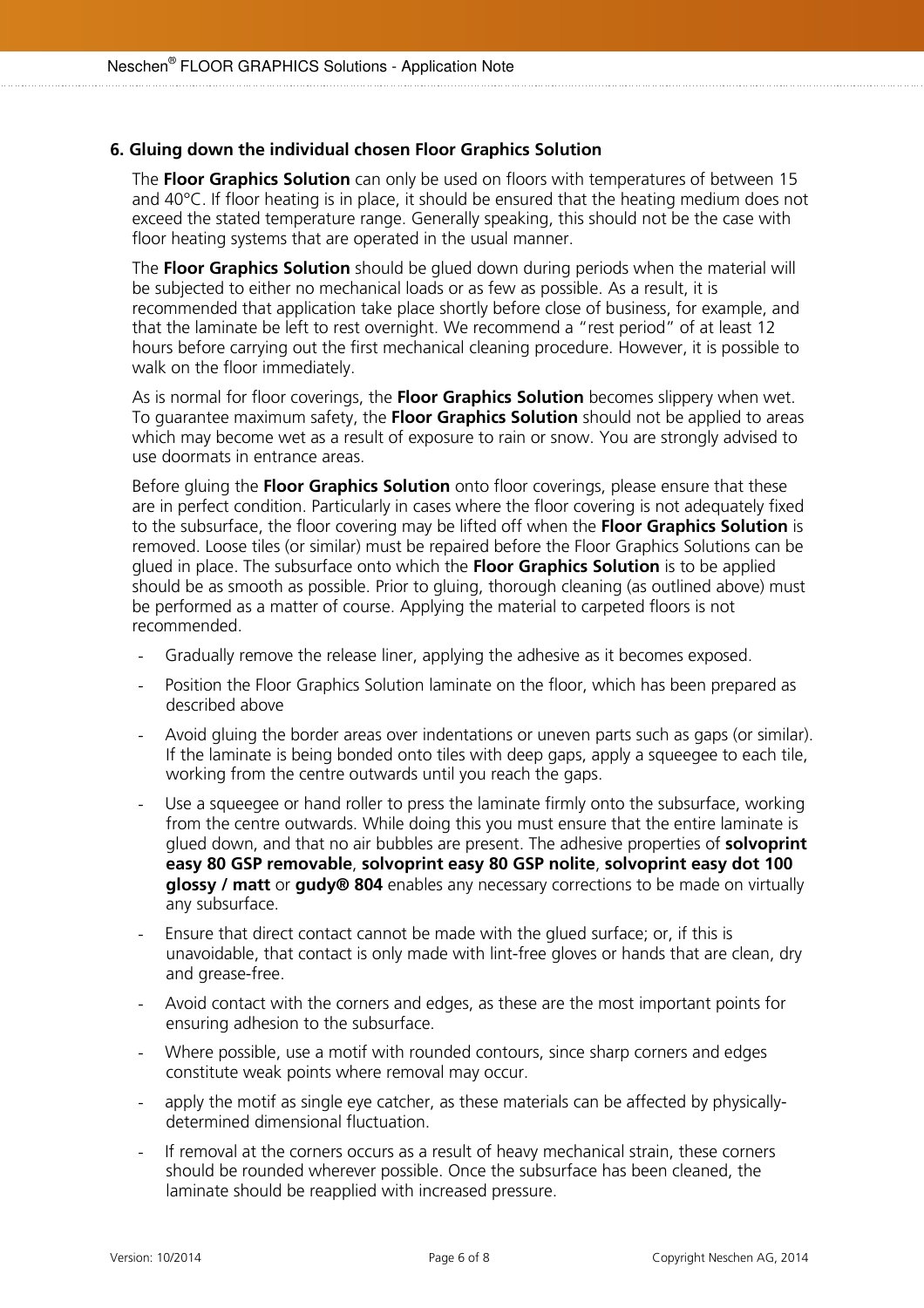- It is not necessary to seal the **Floor Graphics Solution** with floor wax or adhesive tape for the edges, but it increases its service life (especially **solvoprint easy dot 100 glossy / matt**).

# **7. Care**

The **Floor Graphics Solution** is a high-quality product that has been developed over decades of experience in the field of floor coverings. As a result, it boasts outstanding properties in terms of its resistance to scratches, non-slip surface and reaction to soiling. Despite this, it is, of course, impossible to prevent soiling from occurring. Where wet surfaces are concerned, there is naturally a markedly increased risk of slippages occurring, although the system's properties in this respect fulfil extremely stringent requirements.

It is possible to perform cleaning from time to time using mild soap-based products diluted in water. In individual cases, compatibility with solvents should be checked. After cleaning, ensure that the surface is completely dry before allowing it to be walked on again.

Prevent the border areas from coming into contact with water for extended periods, since the adhesive used is an environmentally-friendly, water-based material whose adhesive properties may be diminished as a result.

Heavy, sharp-edged items that either move across the surface or are placed on top of it may lead to damage occurring. For this reason, avoid applying the **Floor Graphics Solution** in areas whose floors are exposed to heavy loads. The best locations for applying the Floor Graphics Solution are those which have normal levels of foot traffic.

#### **8. In cases where…**

... parts of the **Floor Graphics Solution** remain on the floor covering after it has been removed following an extended period of application, clean the remaining parts (after checking their compatibility with solvents and the floor covering). Ideally, this should be done using benzine, but alcohol or ethyl acetate (ethyl ethanoate) may also be used\*. Prior to removal, any floor heating systems that may be present should be switched off. By removing the tape at an optimum angle, the amount of necessary clean up will be reduced. Small amounts of adhesive that may remain can also easily be removed by using the adhesive side of the film itself.

**\* If this cleaning agent is used, the instructions for use provided by the manufacturer must be followed as closely as possible. Prior to use, the user of these chemicals must be aware of information on the labels, as well as the safety data sheets.**